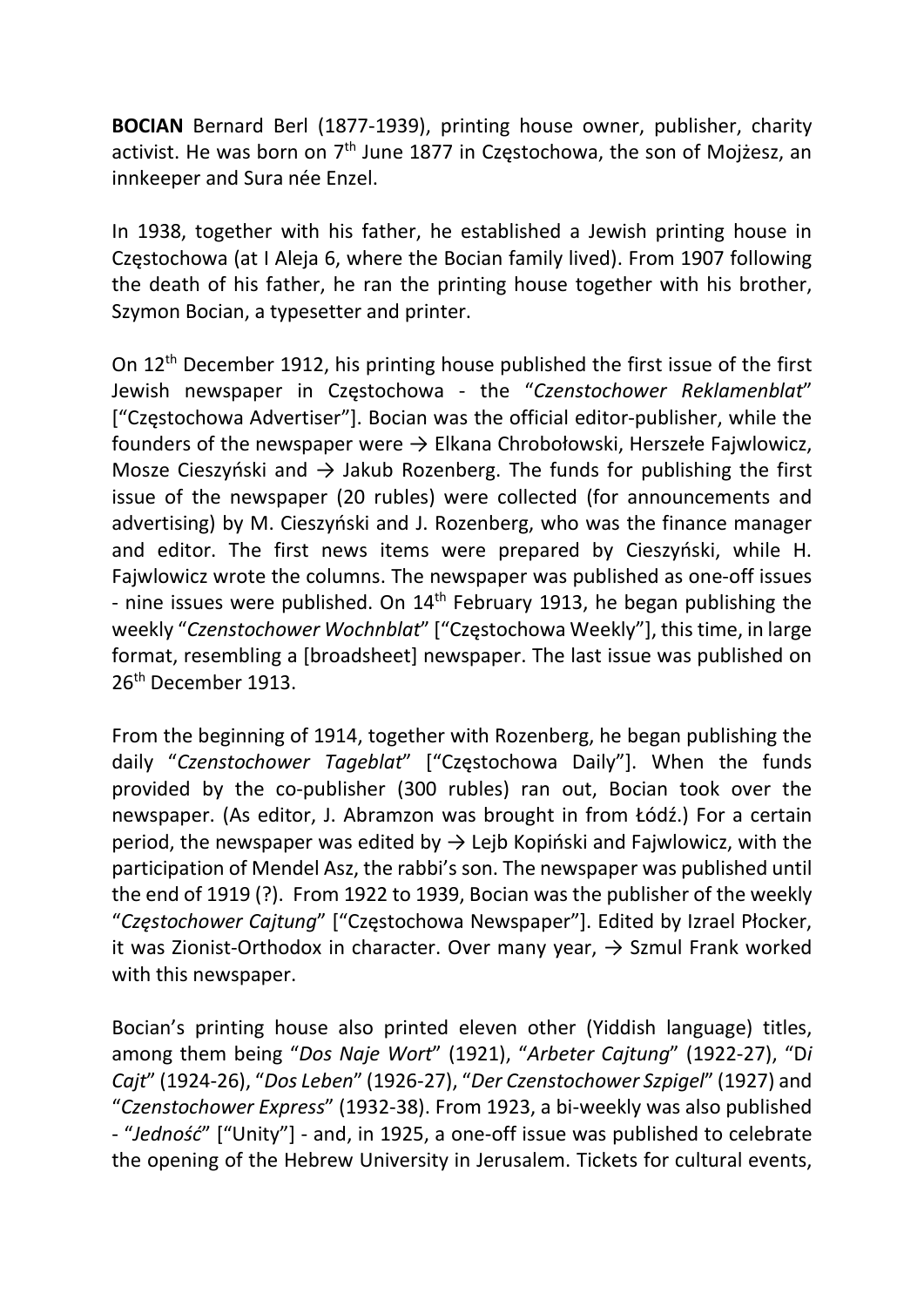e.g., for Jewish theatre performances, could also be purchased from Bocian's printing house.

In the early 1930s, Bocian was a member of the board of the Craft Cooperative Bank. He dedicated the last years of his life to charitable activities. He was president of "Bejs Lechem", a member of the management committee of the "Gmiles Chesed" fund and was gabbay of the Ohel Jakow synagogue (at I Aleja 4). From the time when they were both studying at Ajzyk Masz's cheder, he had remained friends with  $\rightarrow$  Dr. Ludwik Batawia.

Bocian died on 10th June 1939 in Częstochowa and was buried in the local Jewish cemetery (grave 824 I). In July- August 1942, his printing house was liquidated by the Germans (ransacked and destroyed).

His wife was Etka Jetta née Daniela (24th October 1882 Warsaw-), the daughter of Boruch Saul and Chaja Etka née Ciemniewska. They had four children:

- Jakub (4th December 1905 Częstochowa 1943? Skarżysko) who, in 1926, graduated from the Verviers Polytechnic (Belgium), he gained a textile engineering degree (with honours) and, following his father's death, took over the publishing of "Częstochower Cajtung"
- Ezjel (30th April 1907 Częstochowa 1943?)

In the summer of 1943, on the orders of Degenhardt, both sons were to the camp in Skarżysko. (One died from typhus, while the other was killed while trying to escape.

- $\bullet$  Helena Hinda (28<sup>th</sup> January 1909 Częstochowa 3<sup>rd</sup> April 1935 Częstochowa), who graduated from the Jewish Gimnazjum in Częstochowa and, in 1932, graduated in classical philology at the University of Warsaw
- Frajdla (8<sup>th</sup> August 1910 Częstochowa-).

Orenstein, Churban Czenstochow, p. 378; Czenstochower Jidn, pp. 94, 96, 98, 99, 184, 185; Brener, Widersztand, p. 99; Mielczarek, Dzieje prasy częstochowskiej, pp. 30, 83, 91, 93, 128, CXXXIX; Pawlina-Meducka, Kultura Żydów, pp. 103, 104, 106; Surma-Jończyk, Spółdzielczość Żydów, 278. - Cała, Żydowskie periodyki i druki, p. 186. – "Częstochower Cajtung" 1928, No. 44, p. 5 (regarding son Jakub), 1932, No. 29, p. 6, 1935, No. 14, pp. 1, 2, 6 (regarding daughter Helena), 1939, No. 24, pp. 1, 2, 5; "Express Częstochowski" 1928, No. 214, p. 3, 1930, No. 120, p. 2, No. 184, p. 4; "Goniec Częstochowski" 1917, No. 374, p. 4. – "Ziemia Częstochowska"